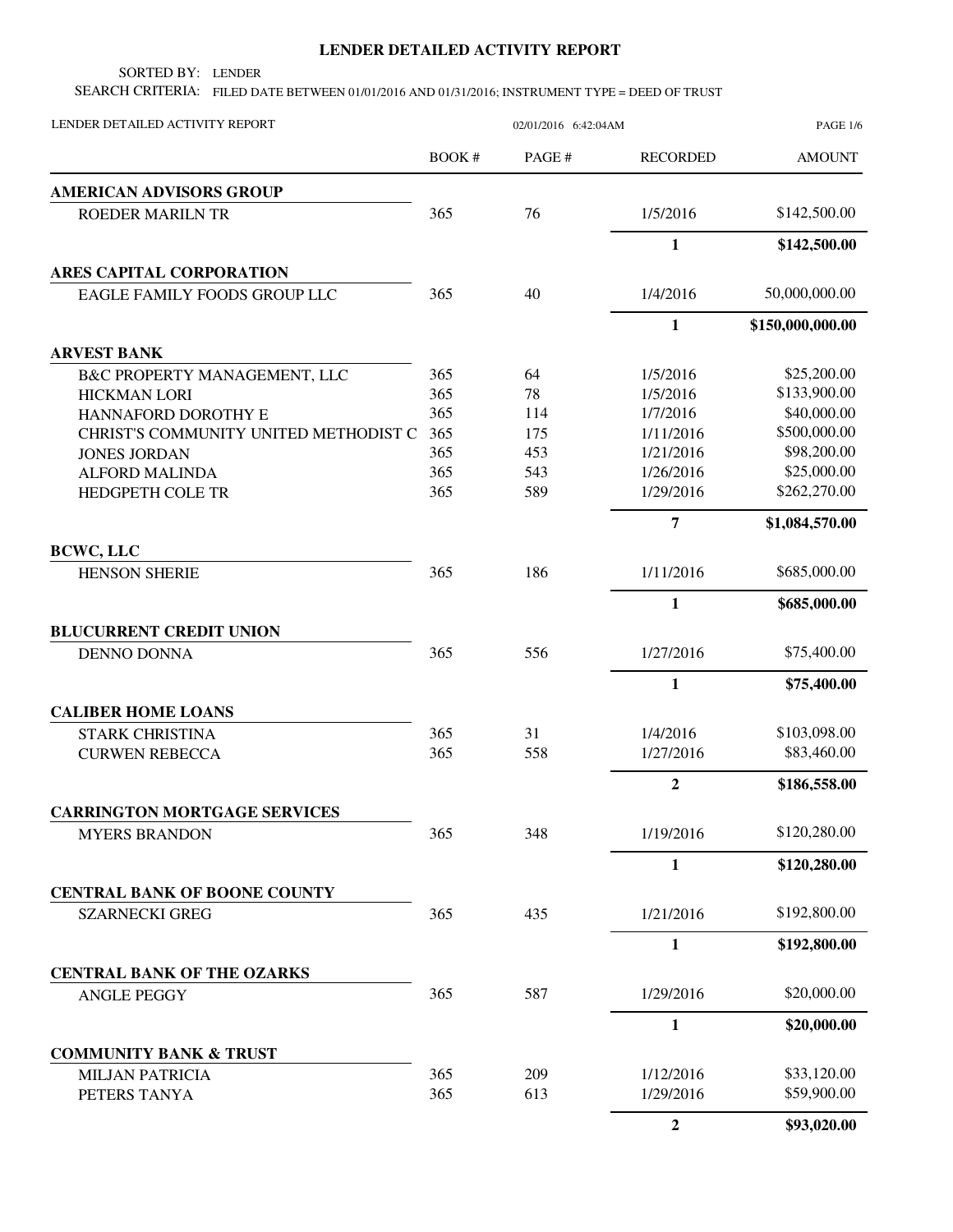PAGE 2/6

|                                             | BOOK# | PAGE# | <b>RECORDED</b> | <b>AMOUNT</b>  |
|---------------------------------------------|-------|-------|-----------------|----------------|
| <b>COMMUNITY BANK AND TRUST</b>             |       |       |                 |                |
| <b>WILLIAMSON LEILA</b>                     | 365   | 83    | 1/5/2016        | \$10,000.00    |
| <b>HAYES DAVID</b>                          | 365   | 90    | 1/5/2016        | \$100,000.00   |
| <b>MILLER WANDA</b>                         | 365   | 167   | 1/11/2016       | \$296,000.00   |
| <b>BUHR SANDRA</b>                          | 365   | 211   | 1/12/2016       | \$150,000.00   |
| <b>LALLEMAND JENNIFER</b>                   | 365   | 230   | 1/13/2016       | \$25,000.00    |
| <b>KRAFT CHERLY</b>                         | 365   | 310   | 1/15/2016       | \$30,118.50    |
| <b>KOCUREK SALLY</b>                        | 365   | 440   | 1/21/2016       | \$98,000.00    |
| <b>COWEN MARY ANN</b>                       | 365   | 518   | 1/25/2016       | \$20,760.00    |
| <b>OSBORNE JACKIE</b>                       | 365   | 540   | 1/26/2016       | \$51,750.00    |
| DRAGOO MICHELLE                             | 365   | 575   | 1/28/2016       | \$25,000.00    |
|                                             |       |       | 10              | \$806,628.50   |
| <b>COMMUNITY FIRST NAITONAL BANK</b>        |       |       |                 |                |
| <b>ROBERTSON BRAT</b>                       | 365   | 197   | 1/12/2016       | \$67,258.00    |
|                                             |       |       | $\mathbf{1}$    | \$67,258.00    |
| DITECH FINANCIAL, LLC                       | 365   | 272   | 1/15/2016       | \$169,100.00   |
| <b>LANDRETH TAMMY</b>                       |       |       |                 |                |
|                                             |       |       | $\mathbf{1}$    | \$169,100.00   |
| <b>ENGLAND GARY</b><br><b>HARTER JOSEPH</b> | 365   | 463   | 1/22/2016       | \$9,000.00     |
|                                             |       |       | $\mathbf{1}$    | \$9,000.00     |
| <b>ENGLAND SARAH</b>                        |       |       |                 |                |
| <b>HARTER DEBORAH</b>                       | 365   | 463   | 1/22/2016       | \$9,000.00     |
|                                             |       |       | $\mathbf{1}$    | \$9,000.00     |
| <b>FARBER RUDOLPH TR</b>                    |       |       |                 |                |
| <b>LANGLAND SHELLY</b>                      | 365   | 357   | 1/19/2016       | \$160,630.50   |
|                                             |       |       | 1               | \$160,630.50   |
| <b>FCS FINANCIAL</b>                        |       |       |                 |                |
| YANG MAO                                    | 365   | 262   | 1/14/2016       | \$381,200.00   |
|                                             |       |       | $\mathbf{1}$    | \$381,200.00   |
| <b>FIRST COMMUNITY BANK</b>                 |       |       |                 |                |
| <b>ROSIERE RUSSELL</b>                      | 365   | 45    | 1/4/2016        | \$80,000.00    |
| DAVCO WAREHOUSING SERVICES, LLC             | 365   | 53    | 1/4/2016        | \$1,405,325.00 |
| <b>HARVEL AMANDA</b>                        | 365   | 170   | 1/11/2016       | \$74,750.00    |
| GIBBENS CONSTRUCTION AND PROPERTIES, L 365  |       | 595   | 1/29/2016       | \$134,142.50   |
|                                             |       |       | 4               | \$1,694,217.50 |
| FIRST COMMUNITY CREDIT UNION                |       |       |                 |                |
| <b>ANSELM JENNIFER</b>                      | 365   | 35    | 1/4/2016        | \$264,000.00   |
|                                             |       |       | $\mathbf{1}$    | \$264,000.00   |
| <b>FLAT BRANCH MORTGAGE</b>                 |       |       |                 |                |
| <b>RUSSOW VALERIE</b>                       | 365   | 56    | 1/4/2016        | \$138,400.00   |
| <b>OLIVAREZ MONICA</b>                      | 365   | 173   | 1/11/2016       | \$121,558.00   |
| <b>STILLEY HEATHER</b>                      | 365   | 408   | 1/21/2016       | \$303,933.00   |
| <b>LAWSON TAMMIE</b>                        | 365   | 619   | 1/29/2016       | \$82,262.00    |
|                                             |       |       | 4               | \$646,153.00   |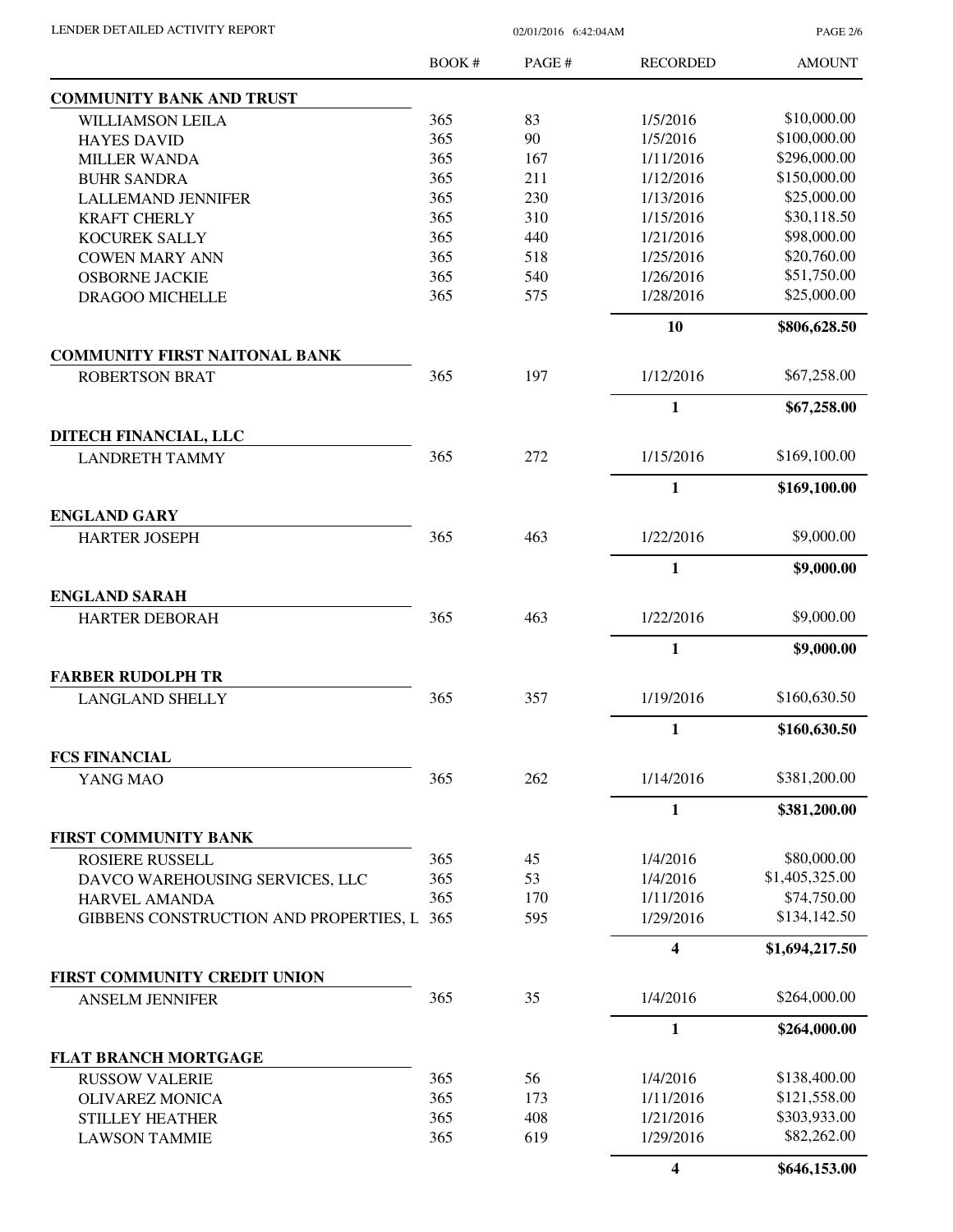| LENDER DETAILED ACTIVITY REPORT |  |
|---------------------------------|--|

02/01/2016 6:42:04AM

PAGE 3/6

|                                              | BOOK#      | PAGE#      | <b>RECORDED</b>         | <b>AMOUNT</b>                |
|----------------------------------------------|------------|------------|-------------------------|------------------------------|
| <b>FLAT BRANCH MORTGAGE INC</b>              |            |            |                         |                              |
| <b>BAUGHMAN THERESA</b>                      | 365        | 122        | 1/7/2016                | \$214,515.00                 |
|                                              |            |            | 1                       | \$214,515.00                 |
| <b>FREEDOM BANK OF SOUTHERN MISSOURI</b>     |            |            |                         |                              |
| <b>GRIFFIN MARILEE</b>                       | 365        | 461        | 1/22/2016               | \$2,350,000.00               |
|                                              |            |            | $\mathbf{1}$            | \$2,350,000.00               |
| <b>FREEDOM MORTGAGE</b>                      | 365        | 608        | 1/29/2016               | \$80,357.00                  |
| <b>RATHMANN CONNIE</b>                       |            |            |                         |                              |
|                                              |            |            | $\mathbf{1}$            | \$80,357.00                  |
| <b>GATEWAY MORTGAGE GROUP</b>                |            |            |                         |                              |
| <b>ELLINGFORD HUGH</b>                       | 365        | 47         | 1/4/2016                | \$52,442.00                  |
| <b>RIDDLE BAYLEE</b>                         | 365        | 174        | 1/11/2016               | \$118,800.00                 |
| <b>BUENING CHRISTINA</b>                     | 365        | 305        | 1/15/2016               | \$132,724.00                 |
| <b>TRAHIN JORDAN</b>                         | 365        | 501        | 1/22/2016               | \$60,668.00                  |
|                                              |            |            | $\overline{\mathbf{4}}$ | \$364,634.00                 |
| <b>GREAT SOUTHERN BANK</b>                   |            |            |                         |                              |
| <b>BALL WANDA</b>                            | 365        | 188        | 1/11/2016               | \$25,000.00                  |
| <b>BENNER KRISTY</b>                         | 365        | 229        | 1/13/2016               | \$102,000.00                 |
|                                              |            |            | $\overline{2}$          | \$127,000.00                 |
| <b>HEATER LEWIS</b>                          |            |            |                         |                              |
| VAN GRIVENSEN GARY                           | 365        | 150        | 1/8/2016                | \$0.00                       |
|                                              |            |            | $\mathbf{1}$            | \$0.00                       |
| <b>HEATER MARYLIN</b>                        |            |            |                         |                              |
| <b>COBB ALICE</b>                            | 365        | 150        | 1/8/2016                | \$0.00                       |
|                                              |            |            | 1                       | \$0.00                       |
| <b>HOMETOWN BANK</b>                         |            |            |                         |                              |
| <b>EURIT JENNA</b>                           | 365        | 38         | 1/4/2016                | \$127,543.00                 |
| <b>MARROQUIN EVELINA</b>                     | 365        | 44         | 1/4/2016                | \$17,900.00                  |
| PANNELL MICHALLE                             | 365        | 61         | 1/4/2016                | \$32,000.00                  |
| WRIGHT FAMILY TRUST                          |            |            |                         |                              |
| <b>HAGEDON SHARON</b>                        | 365        | 93         | 1/6/2016                | \$146,300.00                 |
|                                              | 365        | 96         | 1/6/2016                | \$137,637.50                 |
|                                              | 365        | 183        | 1/11/2016               | \$57,400.00                  |
| <b>BEAVER ROGER</b>                          |            |            |                         |                              |
| <b>LANE MANDI</b>                            | 365        | 424        | 1/21/2016               | \$127,000.00                 |
| <b>HUGHES JULIA</b><br><b>HASKINS STEVEN</b> | 365<br>365 | 467<br>603 | 1/22/2016<br>1/29/2016  | \$152,000.00<br>\$338,676.73 |
|                                              |            |            | $\boldsymbol{9}$        | \$1,136,457.23               |
|                                              |            |            |                         |                              |
| <b>KUNKEL TRACY</b><br>SHIPMAN STEPHANIE     | 365        | 163        | 1/11/2016               | \$34,000.00                  |
|                                              |            |            | 1                       | \$34,000.00                  |
| <b>LEGACY NATIONAL BANK</b>                  |            |            |                         |                              |
| LAKE HOLDINGS, LLC                           | 365        | 171        | 1/11/2016               | \$3,400,000.00               |
|                                              |            |            | $\mathbf{1}$            | \$3,400,000.00               |
| <b>MAILES CAROL TR</b>                       |            |            |                         |                              |
| TILTON JACQUELINE                            | 365        | 617        | 1/29/2016               | \$46,300.00                  |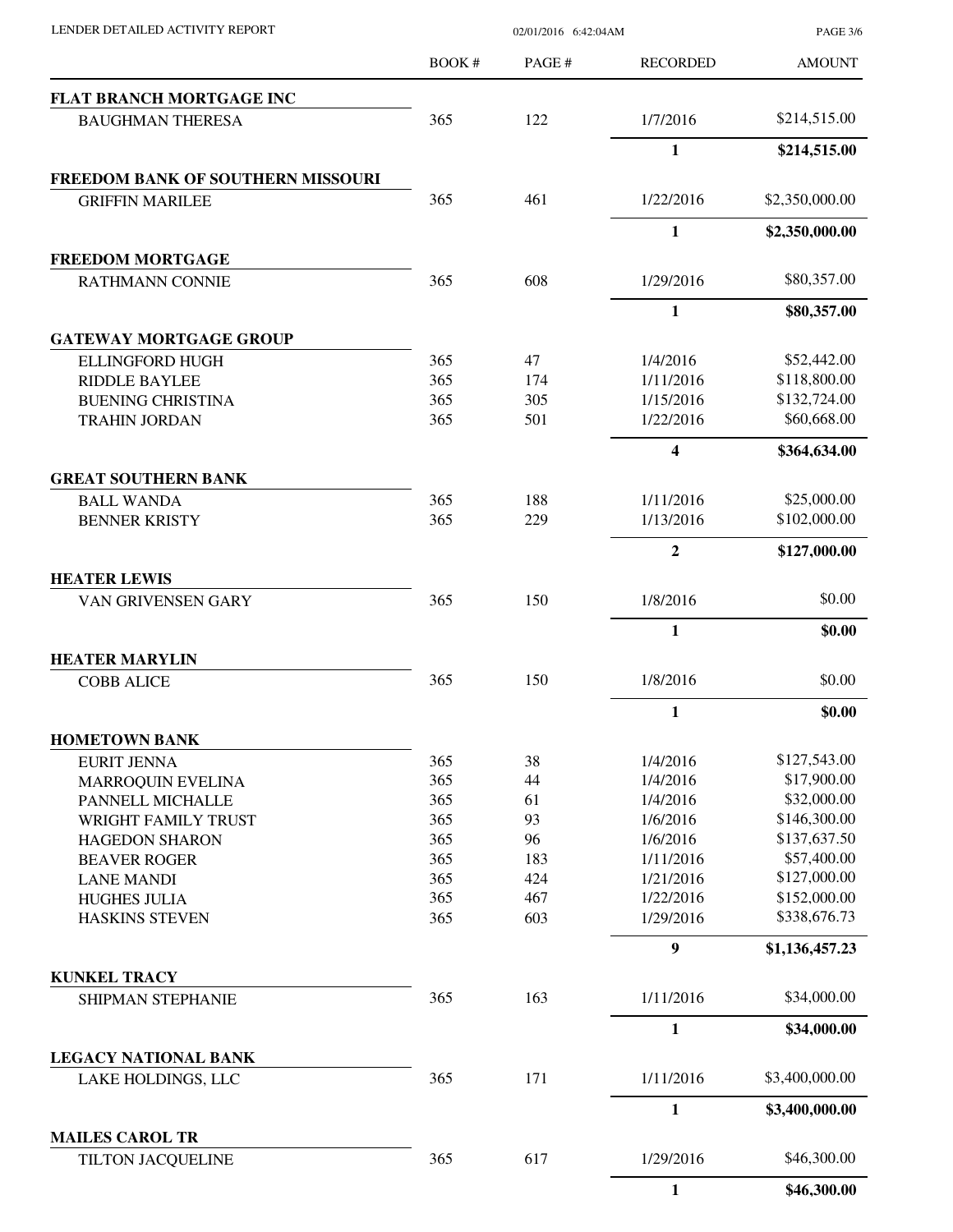LENDER DETAILED ACTIVITY REPORT 02/01/2016 6:42:04AM

PAGE 4/6

|                                                  | <b>BOOK#</b> | PAGE# | <b>RECORDED</b>         | <b>AMOUNT</b>  |
|--------------------------------------------------|--------------|-------|-------------------------|----------------|
| <b>MAILES KIMBER TR</b>                          |              |       |                         |                |
| <b>TILTON LONNIE</b>                             | 365          | 617   | 1/29/2016               | \$46,300.00    |
|                                                  |              |       | $\mathbf{1}$            | \$46,300.00    |
| METROPOLITAN NATIONAL BANK                       |              |       |                         |                |
| <b>SCHNELLE BRIAN</b>                            | 365          | 28    | 1/4/2016                | \$210,000.00   |
| <b>RAWLINGS NADA</b>                             | 365          | 271   | 1/14/2016               | \$30,000.00    |
| <b>DEWITT DEBRA</b>                              | 365          | 382   | 1/20/2016               | \$275,000.00   |
|                                                  |              |       | $\mathbf{3}$            | \$515,000.00   |
| <b>MID-MISSOURI BANK</b><br><b>SMITH REBECCA</b> | 365          | 465   | 1/22/2016               | \$46,320.00    |
|                                                  |              |       | $\mathbf{1}$            | \$46,320.00    |
| <b>NATIONSTAR MORTGAGE</b>                       |              |       |                         |                |
| <b>GARY TERRELL</b>                              | 365          | 479   | 1/22/2016               | \$117,000.00   |
|                                                  |              |       | $\mathbf{1}$            | \$117,000.00   |
| PEOPLES BANK                                     |              |       |                         |                |
| <b>SMITH REBECCA</b>                             | 365          | 8     | 1/4/2016                | \$52,500.00    |
| HUSKEY RICHARD                                   | 365          | 145   | 1/8/2016                | \$188,000.00   |
| SPIDELL JACKSON                                  | 365          | 162   | 1/11/2016               | \$90,000.00    |
| WHITEKILLER ERIN                                 | 365          | 184   | 1/11/2016               | \$36,000.00    |
| <b>CHENOWETH KORAL</b>                           | 365          | 187   | 1/11/2016               | \$325,000.00   |
| LANDIS DEVELOPMENT, LLC                          | 365          | 190   | 1/11/2016               | \$112,400.00   |
| <b>HEMBREE PEGGY</b>                             | 365          | 248   | 1/14/2016               | \$225,000.00   |
| SPIDELL JACKSON                                  | 365          | 335   | 1/19/2016               | \$90,000.00    |
| <b>DEPOS ASHLEIGH</b>                            | 365          | 392   | 1/20/2016               | \$303,120.00   |
| <b>DEPOS ASHLEIGH</b>                            | 365          | 393   | 1/20/2016               | \$56,835.00    |
| <b>GARMAN ERIN</b>                               | 365          | 444   | 1/21/2016               | \$256,000.00   |
| NOLA INVESTMENTS, LLC                            | 365          | 458   | 1/21/2016               | \$84,000.00    |
| <b>ELBERT DUSTY</b>                              | 365          | 466   | 1/22/2016               | \$320,000.00   |
|                                                  |              |       | 13                      | \$2,138,855.00 |
| PEOPLES BANK OF SENECA                           |              |       |                         |                |
| D L MARTIN MANAGEMENT GROUP LLC                  | 365          | 110   | 1/7/2016                | \$250,000.00   |
| <b>DANIELS BRENDA J</b>                          | 365          | 112   | 1/7/2016                | \$89,000.00    |
| <b>WHITEKILLER ERIN</b>                          | 365          | 126   | 1/7/2016                | \$53,550.00    |
|                                                  |              |       | $\overline{\mathbf{3}}$ | \$392,550.00   |
| <b>PINNACLE BANK</b>                             |              |       |                         |                |
| MCCLENNY STEPHANIE                               | 365          | 437   | 1/21/2016               | \$383,000.00   |
|                                                  |              |       | $\mathbf{1}$            | \$383,000.00   |
| <b>POGUE LARRY TR</b><br><b>BROWN KATHERINE</b>  | 365          | 526   | 1/25/2016               | \$44,000.00    |
|                                                  |              |       | $\mathbf{1}$            | \$44,000.00    |
| PREMIER HOME MORTGAGE                            |              |       |                         |                |
| <b>BRAGG EVELYN</b>                              | 365          | 426   | 1/21/2016               | \$66,700.00    |
| <b>GAUTHIER LYLE</b>                             | 365          | 591   | 1/29/2016               | \$121,191.00   |
|                                                  |              |       | $\boldsymbol{2}$        | \$187,891.00   |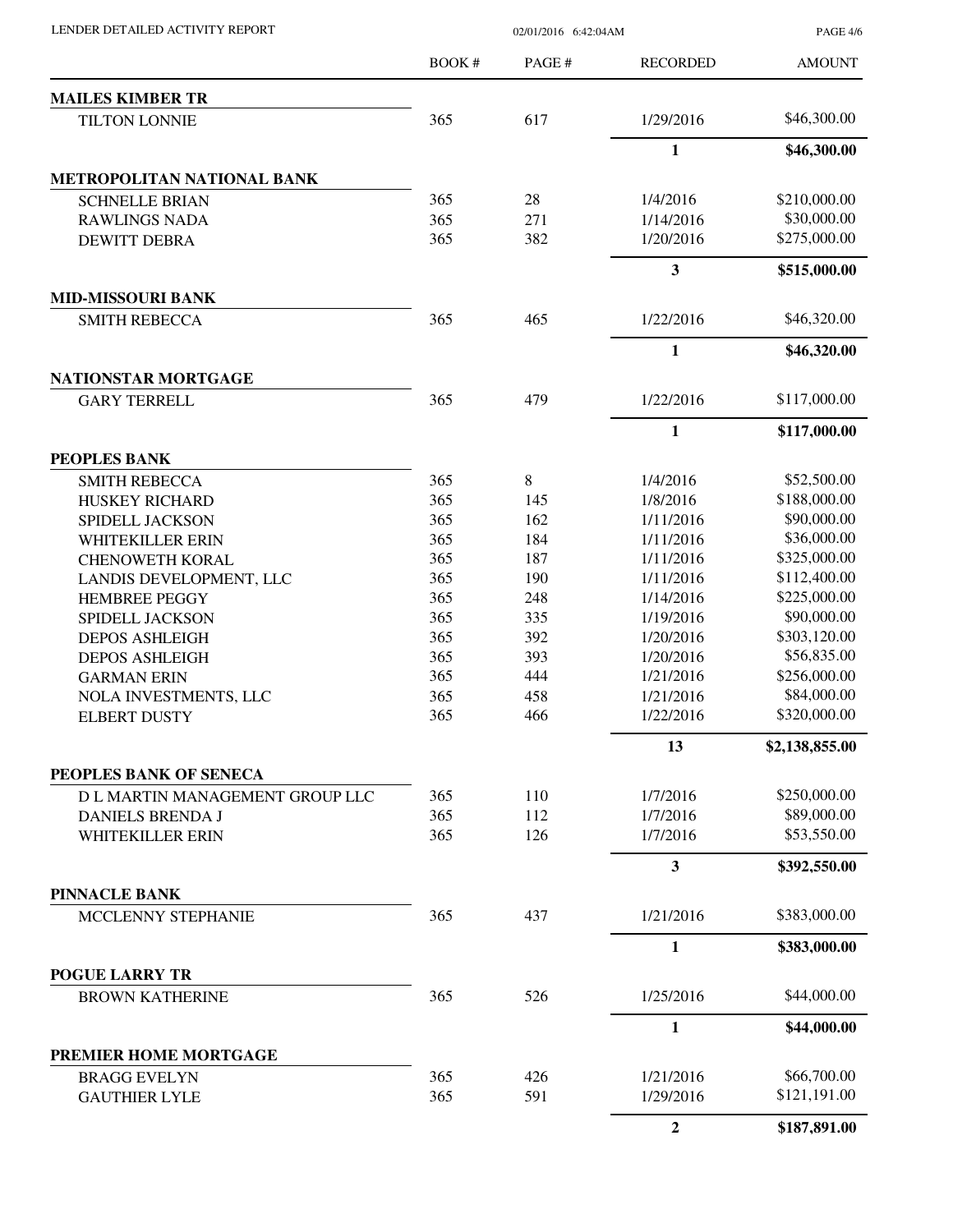| LENDER DETAILED ACTIVITY REPORT |  |
|---------------------------------|--|
|                                 |  |

02/01/2016 6:42:04AM

PAGE 5/6

|                                     | BOOK# | PAGE# | <b>RECORDED</b> | <b>AMOUNT</b> |
|-------------------------------------|-------|-------|-----------------|---------------|
| <b>QUICKEN LOANS</b>                |       |       |                 |               |
| <b>VALLEY MARK</b>                  | 365   | 42    | 1/4/2016        | \$103,725.00  |
| <b>WINTON MISTY</b>                 | 365   | 438   | 1/21/2016       | \$149,000.00  |
| <b>VELASCO ANNA</b>                 | 365   | 551   | 1/26/2016       | \$253,280.00  |
|                                     |       |       | $\mathbf{3}$    | \$506,005.00  |
| <b>RANDLOPH REX TR</b>              |       |       |                 |               |
| FOUR STATE CONSTRUCTION INCORPORATE | 365   | 601   | 1/29/2016       | \$30,000.00   |
|                                     |       |       | $\mathbf{1}$    | \$30,000.00   |
| <b>ROYAL UNITED MORTGAGE</b>        |       |       |                 |               |
| <b>BURT TAMARA</b>                  | 365   | 226   | 1/13/2016       | \$83,025.00   |
|                                     |       |       | $\mathbf{1}$    | \$83,025.00   |
| <b>SECRETARY OF HOUGING</b>         |       |       |                 |               |
| <b>WILLIAMSON SANDRA</b>            | 365   | 349   | 1/19/2016       | \$165.79      |
|                                     |       |       | $\mathbf{1}$    | \$165.79      |
| <b>SECRETARY OF HOUSING</b>         |       |       |                 |               |
| <b>ROEDER MARILN TR</b>             | 365   | 77    | 1/5/2016        | \$142,500.00  |
|                                     |       |       | $\mathbf{1}$    | \$142,500.00  |
| <b>SIMS BILL</b>                    |       |       |                 |               |
| <b>ROBERTS GAROLD</b>               | 365   | 164   | 1/11/2016       | \$50,000.00   |
|                                     |       |       | 1               | \$50,000.00   |
| <b>SIMS MARY ELLEN</b>              |       |       |                 |               |
| <b>WEBB BRYAN</b>                   | 365   | 164   | 1/11/2016       | \$50,000.00   |
|                                     |       |       | $\mathbf{1}$    | \$50,000.00   |
| <b>SOUTHWEST MISSOURI BANK</b>      |       |       |                 |               |
| WOODWARD CHERYL                     | 365   | 51    | 1/4/2016        | \$52,000.00   |
| <b>DODSON GAYOLA</b>                | 365   | 69    | 1/5/2016        | \$36,000.00   |
| PARMLEY JILL                        | 365   | 217   | 1/12/2016       | \$161,000.00  |
| <b>WADDELL LATICIA</b>              | 365   | 221   | 1/12/2016       | \$119,000.00  |
| <b>GRILLS HEATHER</b>               | 365   | 255   | 1/14/2016       | \$50,000.00   |
| <b>DANIELS JENNIFER</b>             | 365   | 336   | 1/19/2016       | \$60,000.00   |
| <b>WESTERN KATELYN</b>              | 365   | 354   | 1/19/2016       | \$32,000.00   |
| <b>MEADOR ROBIN</b>                 | 365   | 422   | 1/21/2016       | \$50,000.00   |
| <b>MASON KATHY</b>                  | 365   | 473   | 1/22/2016       | \$75,000.00   |
| <b>RINEHART STACY</b>               | 365   | 504   | 1/22/2016       | \$104,000.00  |
| FRIEND KIMBERLY                     | 365   | 562   | 1/28/2016       | \$105,000.00  |
|                                     |       |       | 11              | \$844,000.00  |
| <b>SPEAKE STEVEN</b>                |       |       |                 |               |
| SHIPMAN STEPHANIE                   | 365   | 163   | 1/11/2016       | \$34,000.00   |
|                                     |       |       | $\mathbf{1}$    | \$34,000.00   |
| <b>SPEAKE TIFFANY</b>               |       |       |                 |               |
| SHIPMAN STEPHANIE                   | 365   | 163   | 1/11/2016       | \$34,000.00   |
|                                     |       |       | $\mathbf{1}$    | \$34,000.00   |
| SPRINGFIELD FIRST COMMUNITY BANK    |       |       |                 | \$880,000.00  |
| <b>SACHS AARON</b>                  | 365   | 432   | 1/21/2016       |               |
|                                     |       |       | $\mathbf{1}$    | \$880,000.00  |